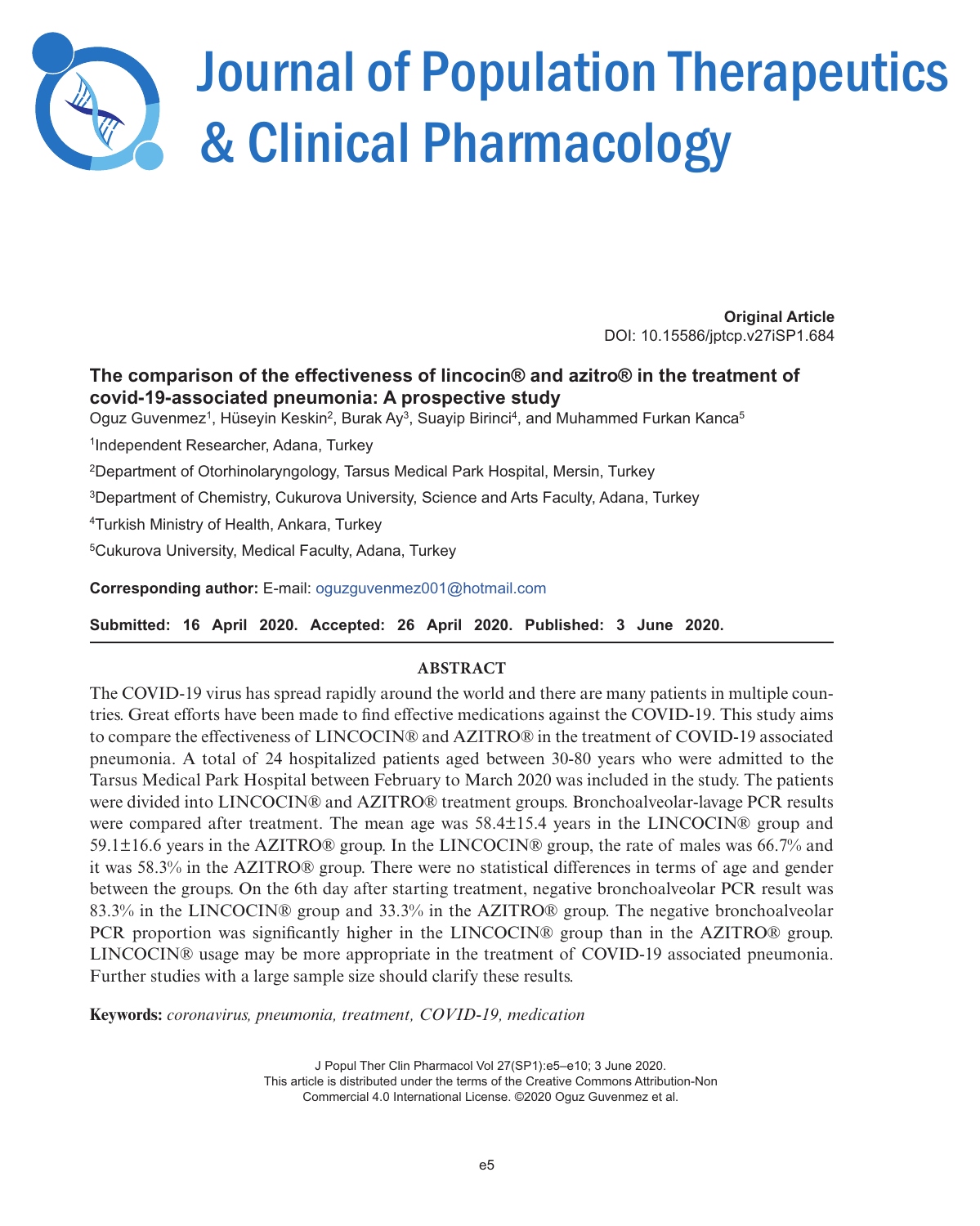#### **INTRODUCTION**

The emergence of the new coronavirus (SARS CoV-2, COVID-19) that appeared in Wuhan, China, in December 2019 poses an important and urgent threat to global health. The COVID-19 virus has spread rapidly and there are many cases in multiple countries now.<sup>1</sup> The World Health Organization (WHO) reported the COVID-19 epidemic as a pandemic in March 2020.2 A recent study reports that approximately 80% of patients show minor symptoms and the mortality rate is 2.3%. However, the mortality rate increases to 8.0% in patients aged between 70 and 79 years and 14.8% in patients aged over 80 years.3 Therefore, there is an urgent need for effective treatment to reduce the destructive effects of COVID-19.

Symptoms of COVID-19 may vary in infected patients.4 Some people may not present any symptoms, although the disease is characterized by fever, cough, and shortness of breath. Other symptoms include tiredness, muscle pain, sore throat, runny nose, and diarrhea. Some patients experienced the loss of smell and taste.4,5 On the contrary, the disease can cause serious medical conditions and can lead to death in some patients. Older people and patients with chronic medical illnesses are at greater risk of complications. These complications may include pneumonia, acute respiratory distress syndrome (ARDS), sepsis, septic shock, and multiple organ failures.<sup>5</sup>

LINCOCIN® contains lincomycin hydrochloride that inhibits bacterial protein synthesis by binding to the 50S subunit of the bacterial ribosomes.<sup>6,7</sup> LINCOCIN® can be used in many infections caused by staphylococci, streptococci, and pneumococci.<sup>6</sup> AZITRO<sup>®</sup> contains azithromycin monohydrate that also inhibits protein synthesis by binding to the 50S ribosomal subunit.8 AZITRO® is used in the treatment of middle ear infections, intestinal infections, sexually transmitted infections, strep throat, pneumonia, and malaria.9

Significant efforts have been made to find effective medications against COVID-19 pneumonia around the world. However, there is no definitive treatment. This article has been conducted to assess the effectiveness of LINCOCIN® and AZITRO®. In this study, we hypothesize that LINCOCIN® might be more effective than AZITRO® in the treatment of COVID-19-associated pneumonia.

#### **METHODS**

## *Sample and Procedure*

A total of 24 hospitalized patients aged between 30 and 80 years, who were admitted to the Tarsus Medical Park Hospital between February and March 2020, were included in the study. The nature and purpose of the study were explained to all patients and informant consent was obtained. The approval for this study was received from the Turkish Ministry of Health. The approval number was 2020/34.

The inclusion criteria of the patient group were as follows: (1) an age range of 30–80 years, (2) real-time reverse transcription–polymerase chain reaction (real-time RT-PCR) documented SARS-CoV-2 carriage in the bronchoalveolar-lavage fluid, (3) findings of pneumonia in chest computerized tomography (CT) compatible with COVID-19, (4) no need for ventilatory assistance and (5) not using any medications other than LINCOCIN® and AZITRO®. Patients were included in the study 3 days after symptoms onset. Pregnant patients and patients with known allergy to LINCOCIN® and AZITRO® were excluded from the study.

The patients were divided into LINCOCIN® and AZITRO® treatment groups, respectively. Patients were randomly assigned following simple randomization procedures (computerized

J Popul Ther Clin Pharmacol Vol 27(SP1):e5–e10; 3 June 2020. This article is distributed under the terms of the Creative Commons Attribution-Non Commercial 4.0 International License. ©2020 Oguz Guvenmez et al.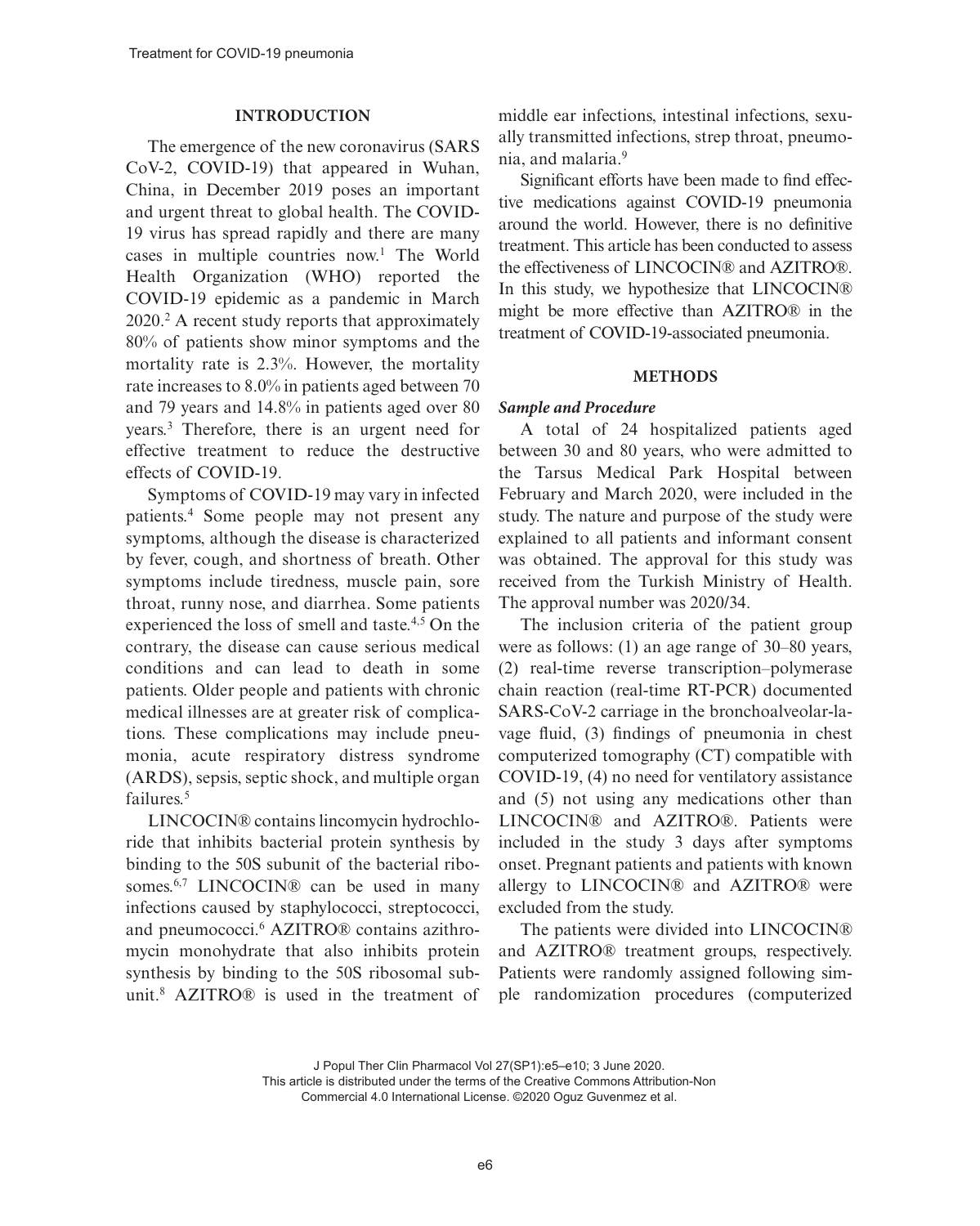random numbers) to one of two treatment groups. In the first group, the patients received intravenous LINCOCIN® 600 mg twice a day for 5 days. In the second group, the patients received oral AZITRO® 500 mg for the first day and 250 mg for days 2–5. We applied this treatment protocol because the protocol has been reported in previous studies.10 On the 6th day after starting treatment, PCR findings were compared.

#### *Coronavirus Detection*

All suspected patients were detected using real-time RT-PCR and those who were positive for the COVID-19 RNA were included in the study. The bronchoalveolar-lavage fluid of the patients was collected and COVID-19 RNA was detected (nucleic acid extraction using Nuclisens Easy Mag®, Biomerieux and amplification with RealStar SARS CoV-2®, Altona).

## *Statistical Analysis*

Data analysis was performed by using Statistical Package for Social Sciences-SPSS for IBM, 21.0 program. Demographic variables and general characteristics of the patients were presented by using descriptive statistics. The distribution of the variables was assessed with the Kolmogorov–Smirnov test. Independent sample *t*-test was used to compare normally distributed parametric variables. The chi-square test was

used for the comparison of normally distributed categorical variables. A P-value  $\leq 0.05$  was accepted to be statistically significant.

## **RESULTS**

The data obtained from 24 hospitalized patients aged between 30 and 80 years. The mean age was 58.4±15.4 years in the LINCOCIN® group and 59.1±16.6 years in the AZITRO® group. In the LINCOCIN® group, the rate of males was  $66.7\%$  (N = 8) and the rate of females was  $33.3\%$  (N = 4). In the AZITRO<sup>®</sup> group, the rate of males was 58.3% ( $N = 7$ ) and the rate of females was 41.7% ( $N = 5$ ). There were no statistical differences in terms of age and gender between the groups  $(P > 0.05)$  (Table 1).

Table 2 shows the proportion of negative bronchoalveolar PCR results in the LINCOCIN® and AZITRO® groups. On the 6th day after starting treatment, negative bronchoalveolar PCR result was 83.3% in the LINCOCIN® group and 33.3% in the AZITRO® group. The negative bronchoalveolar PCR proportion was significantly higher in the LINCOCIN® group than in the AZITRO® group ( $P < 0.05$ ).

In addition, the clinical outcomes were also better in the LINCOCIN® group like duration of hospitalization, temperature normalization, and radiological progression.

|             | <b>LINCOCIN®</b><br>$N = 12$<br>Mean $\pm$ SD | <b>AZITRO</b> <sup>®</sup><br>$N = 12$<br>$Mean \pm SD$ | $\mathbf{p}^*$ |
|-------------|-----------------------------------------------|---------------------------------------------------------|----------------|
| Age (years) | $58.4 \pm 15.4$                               | $59.1 \pm 16.6$                                         | 0.762          |
|             | N(%)                                          | N(%)                                                    | $p**$          |
| Gender      |                                               |                                                         |                |
| Male        | 8(66.7)                                       | 7(58.3)                                                 | 0.061          |
| Female      | 4(33.3)                                       | 5(41.7)                                                 | 0.053          |

**TABLE 1.** Demographic Variables and Clinical Characteristics of the Sample

*\*Independent sample t-test was used. \*\*Chi-square test was used.*

J Popul Ther Clin Pharmacol Vol 27(SP1):e5–e10; 3 June 2020. This article is distributed under the terms of the Creative Commons Attribution-Non Commercial 4.0 International License. ©2020 Oguz Guvenmez et al.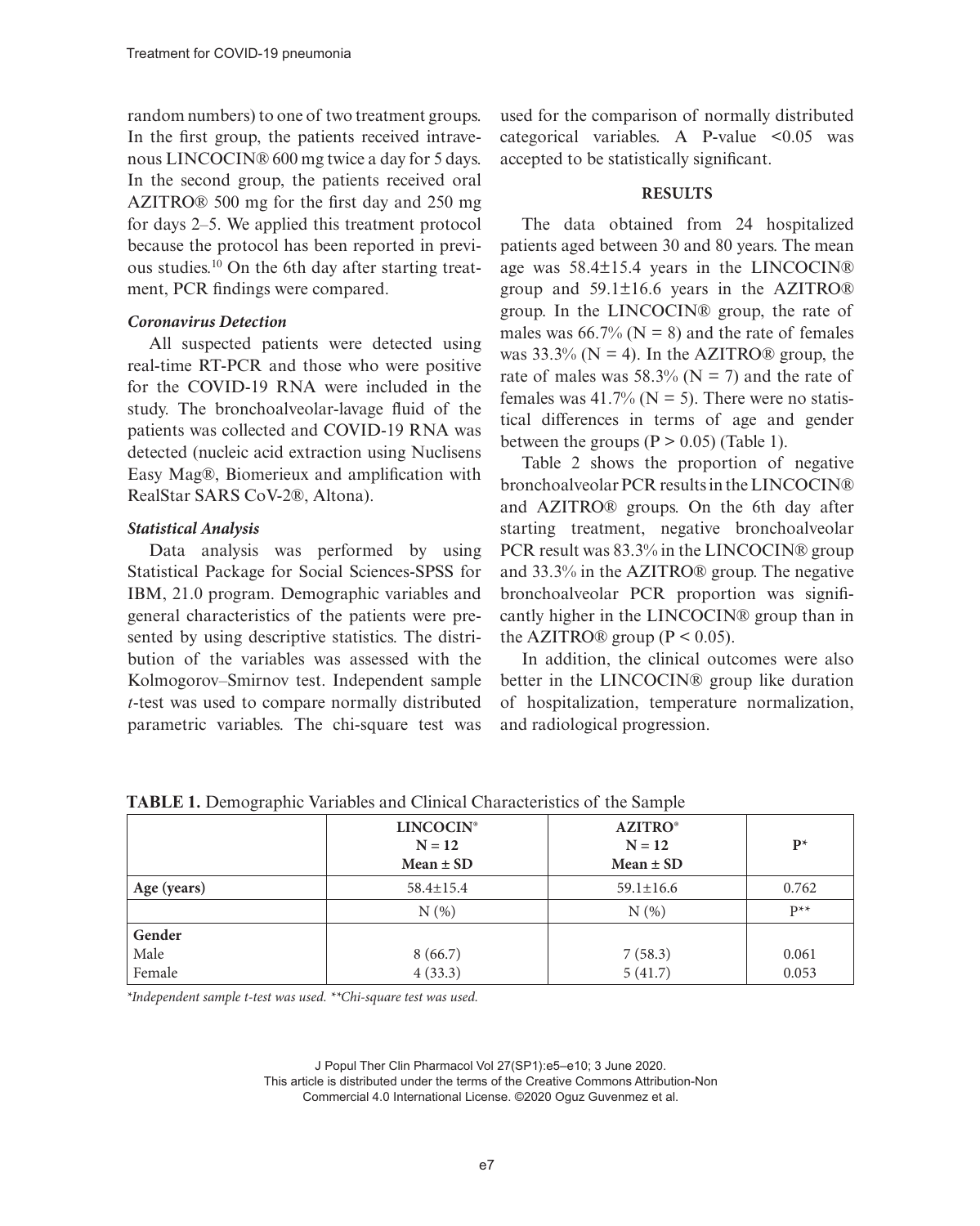| <b>Treatment</b>                                 | <b>LINCOCIN<sup>®</sup></b><br>$N = 12$<br>N(% | <b>AZITRO</b> <sup>®</sup><br>$N = 12$<br>N(%) | $P^*$ |
|--------------------------------------------------|------------------------------------------------|------------------------------------------------|-------|
| Before treatment<br>After treatment<br>(6th day) | 0/12(100)<br>10/12(83.3)                       | 0/12(100)<br>4/12(33.3)                        | 0.012 |

**TABLE 2.** The Proportion of Patients with Virologic Cure (Negative Bronchoalveolar PCR), in COVID-19 Patients Treated with LINCOCIN® and AZITRO®

*\*Chi-square test was used.*

#### **DISCUSSION**

#### *Findings and Comparisons with Similar Studies*

There are contradictory results in previous studies in terms of COVID-19 treatment. Gautret et al. reported that hydroxychloroquine and azithromycin therapy was associated with reduced viral load in patients with COVID-19.10 In another article, a Chinese team declared that more than 100 patients with COVID-19 pneumonia demonstrated clinical improvements with chloroquine phosphate treatment.11 On the contrary, Molina et al. reported positive SARS-CoV2 RNA in nasopharyngeal swabs at days 5–6 after treatment initiation with hydroxychloroquine and azithromycin.12 In addition, a recent study from China found no difference in virologic clearance at 7 days with or without 5 days of hydroxychloroquine. The study also reported no difference in clinical outcomes.13

We show here that LINCOCIN® is more effective in clearing viral bronchoalveolar carriage of SARS-CoV-2 in patients with COVID-19 pneumonia. An important difference was observed between LINCOCIN®-treated and AZITRO® treated patients on the 6th day after treatment initiation. Also, clinical improvements were more prominent in LINCOCIN®-treated patients. This result is of great importance because there is no definitive treatment of COVID-19 pneumonia.

#### *Clinical Implications*

The viricidal effects of chloride and alcohol have been demonstrated in many studies.<sup>14-18</sup> LINCOCIN® contains lincomycin hydrochloride, and benzyl alcohol as a preservative.<sup>6</sup> We think that hydrochloride and benzyl alcohol may be responsible for the antiviral effect of LINCOCIN®. Furthermore, lincomycin can also prevent secondary bacterial infections. In this context, LINCOCIN® can be an effective medication in the treatment of COVID-19 pneumonia.

LINCOCIN® can be initiated after positive SARS-CoV-2 carriage in the bronchoalveolar-lavage fluid. On the contrary, a combination with other drugs like antivirals, hydroxychloroquine, or low molecular weight heparin may also be applied.

#### *Strengths, Limitations, and Future Directions*

In the present study, we primarily examine the effectiveness of LINCOCIN® and AZITRO® in the treatment of COVID-19-associated pneumonia. According to the results of this study, LINCOCIN® was more effective than AZITRO®. The literature is very limited to this subject and this study can make a significant contribution to the literature.

There are some limitations to the current study. First, the sample size is relatively small. Future studies with a large sample size should be necessary to clarify the findings. Second, the study only focusses on the effectiveness of LINCOCIN® and AZITRO®. The addition of other medications like antiviral agents would improve the quality of the study.

J Popul Ther Clin Pharmacol Vol 27(SP1):e5–e10; 3 June 2020.

This article is distributed under the terms of the Creative Commons Attribution-Non Commercial 4.0 International License. ©2020 Oguz Guvenmez et al.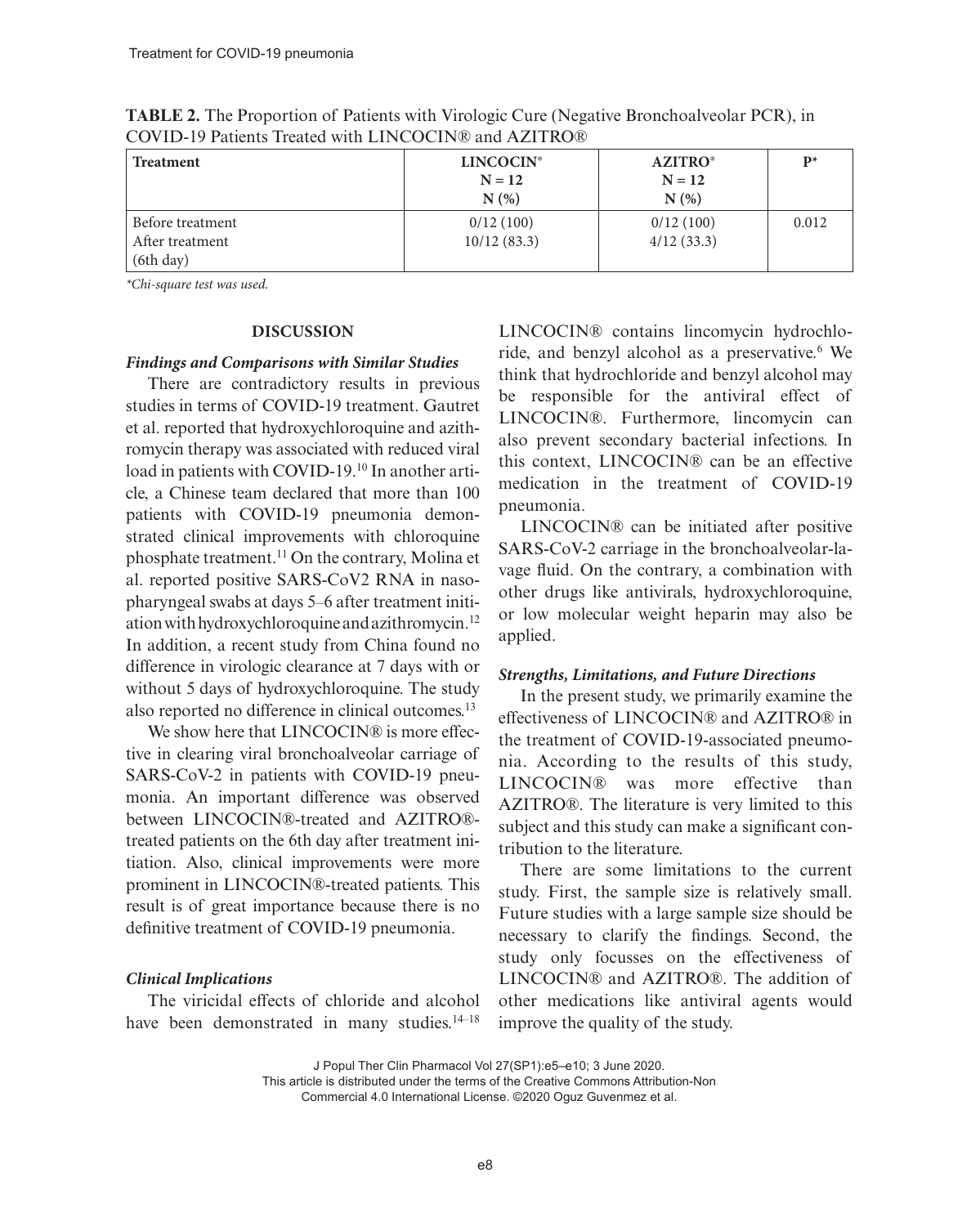### *Authors' Contributions*

OG was responsible for the concept and design of the study, analysis and interpretation of data, drafting of the article, and final approval of the version to be published. HK was responsible for acquisition of data, drafting of the article, and final approval of the version to be published. SB was responsible for acquisition of data, drafting of the article and final approval of the version to be published. BA was responsible for analysis and interpretation of data, revising the article critically for important intellectual content, and final approval of the version to be published. MFK was responsible for concept and design, revising the article critically for important intellectual content, and final approval of the version to be published.

## **CONFLICTS OF INTEREST**

The authors declare that there is no conflict of interest.

#### **FUNDING**

The authors declare that there is no financial support for this article.

## **DATA AVAILABILITY STATEMENT**

The datasets generated during and/or analyzed during the current study are available from the corresponding author on reasonable request.

## **COMPLIANCE WITH ETHICAL STANDARDS**

This research was carried out in accordance with the Declaration of Helsinki; the nature and purpose of the study were explained to all patients, and informant consent was obtained in all cases. The Ethics Committee of Adana City Hospital approved the study protocol.

## **REFERENCES**

1. Lai CC, Shih TP, Ko WC, Tang HJ, Hsueh PR. Severe acute respiratory syndrome coronavirus 2 (SARS-CoV-2) and coronavirus disease-2019 (COVID-19): The epidemic and the challenges.

Int J Antimicrob Agents. 2020;55(3):105924. [https://doi.org/10.1016/j.ijantimicag.2020.105924](https://doi.org/10.1016/j.ijantimicag.2020.​105924)

- 2. Wang L, Wang Y, Ye D, Liu Q. A review of the 2019 Novel Coronavirus (COVID-19) based on current evidence. Int J Antimicrob Agents. 2020:105948. [https://doi.org/10.1016/j.ijantimi](https://doi.org/10.1016/j.ijantimicag.2020.​105948)[cag.2020.105948](https://doi.org/10.1016/j.ijantimicag.2020.​105948)
- 3. Wu Z, McGoogan JM. Characteristics of and important lessons from the Coronavirus Disease 2019 (COVID-19) outbreak in China: Summary of a report of 72314 cases from the Chinese Center for Disease Control and Prevention. JAMA – J Am Med Assoc. 2020;323(13):1239– 42.<https://doi.org/10.1001/jama.2020.2648>
- 4. Wan S, Xiang Y, Fang W, et al. Clinical features and treatment of COVID-19 patients in Northeast Chongqing. J Med Virol. 2020. [https://doi.org/](https://doi.org/10.1002/jmv.25783) [10.1002/jmv.25783](https://doi.org/10.1002/jmv.25783) [Online ahead of print]
- 5. Hassan SA, Sheikh FN, Jamal S, Ezeh JK, Akhtar A. Coronavirus (COVID-19): A review of clinical features, diagnosis, and treatment. Cureus. 2020;12(3):e7355. [https://doi.org/10.](https://doi.org/10.7759/cureus.​7355) [7759/cureus.7355](https://doi.org/10.7759/cureus.​7355)
- 6. LINCOCIN® (lincomycin HCl) | Pfizer Medical Information – US [Internet]. [cited 2020 Apr 10]. Available from: [https://www.pfizermedicalinfor](https://www.pfizermedicalinformation.com/en-us/lincocin)[mation.com/en-us/lincocin](https://www.pfizermedicalinformation.com/en-us/lincocin)
- 7. Lincocin FDA prescribing information, side effects and uses [Internet]. [cited 2020 Apr 10]. Available from: [https://www.drugs.com/pro/linco](https://www.drugs.com/pro/lincocin.html)[cin.html](https://www.drugs.com/pro/lincocin.html)
- 8. Azithromycin (Systemic) (Professional Patient Advice) – [Drugs.com](http://Drugs.com) [Internet]. [cited 2020 Apr 10]. Available from: [https://www.drugs.com/ppa/](https://www.drugs.com/ppa/azithromycin-systemic.html) [azithromycin-systemic.html](https://www.drugs.com/ppa/azithromycin-systemic.html)
- 9. Azithromycin Wikipedia [Internet]. [cited 2020 Apr 10]. Available from: [https://en.wikipedia.org/](https://en.wikipedia.org/wiki/Azithromycin) [wiki/Azithromycin](https://en.wikipedia.org/wiki/Azithromycin)
- 10. Gautret P, Lagier J-C, Parola P, et al. Hydroxychloroquine and azithromycin as a treatment of COVID-19: results of an open-label non-randomized clinical trial. Int J Antimicrob Agents. 2020:105949. [https://doi.org/10.1016/j.](https://doi.org/10.1016/j.ijantimicag.2020.105949) [ijantimicag.2020.105949](https://doi.org/10.1016/j.ijantimicag.2020.105949)
- 11. Gao J, Tian Z, Yang X. Breakthrough: Chloroquine phosphate has shown apparent efficacy in

J Popul Ther Clin Pharmacol Vol 27(SP1):e5–e10; 3 June 2020.

This article is distributed under the terms of the Creative Commons Attribution-Non Commercial 4.0 International License. ©2020 Oguz Guvenmez et al.